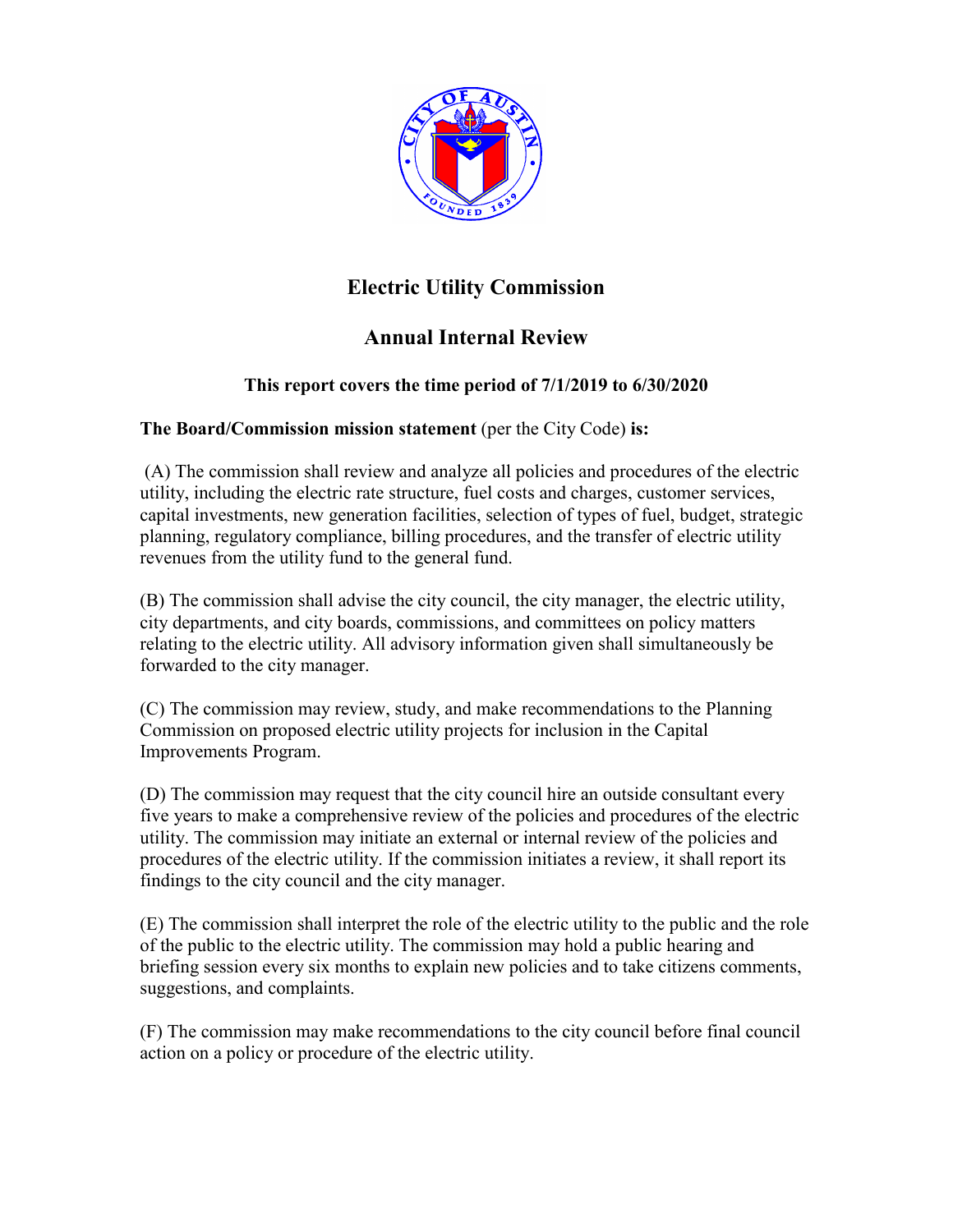(G) The commission shall request from the city manager any information that it deems to pertain to the electric utility.

(H) The commission shall, as a body, review customer complaint procedures, accept specific customer grievances and complaints, and make recommendations to the city council and city manager based on its findings. This duty does not supersede, replace, or substitute for the appeal procedures provided to customers in the City Utility Service Regulations.

(I) The commission shall seek to promote close cooperation between the city council, other city boards, committees, and commissions, city departments and individuals, institutions and agencies concerned with the policies, procedures, and operations of the electric utility to the end that all similar activities within the City may be coordinated to secure the greatest public welfare.

**1. Describe the board's actions supporting their mission during the previous calendar year. Address all elements of the board's mission statement as provided in the relevant sections of the City Code.** 

In keeping with its mission, the Electric Utility Commission (EUC) reviewed and analyzed policies and procedures of Austin Energy during the reporting period. The Commission:

- Reviewed, discussed and solicited public comments for approximately 80 procurement actions leading to Requests for Council Action (RCA's) and made recommendations to Austin City Council regarding these requests.
- Reviewed and discussed Austin Energy staff briefings, presentations and updates on subjects including: financial updates; operational updates; Decker decommissioning; Nacogdoches power plant acquisition; Climate Emergency declaration; Resource Plan; district cooling; transportation electrification; emission reductions; FPP operational data; AE vehicles; ERCOT market update; online customer care portal update (including AE's Energy Management Module vs. SmartMeter TX); purchasing processes and rules overview; Customer Care update; new AE Headquarters update; and overview of the budget.
- Continued the EV Working Group composed of Commissioners David Tuttle, Michael Osborne and Cary Ferchill and non-EUC member Joep Meijer to consider how the utility can foster the rapid deployment of electric vehicles in our community.
- Established the Electric Utility Commission Resource Planning Working Group to work in collaboration with Austin Energy to update the Austin Energy Resource, Generation and Climate Protection Plan to 2030.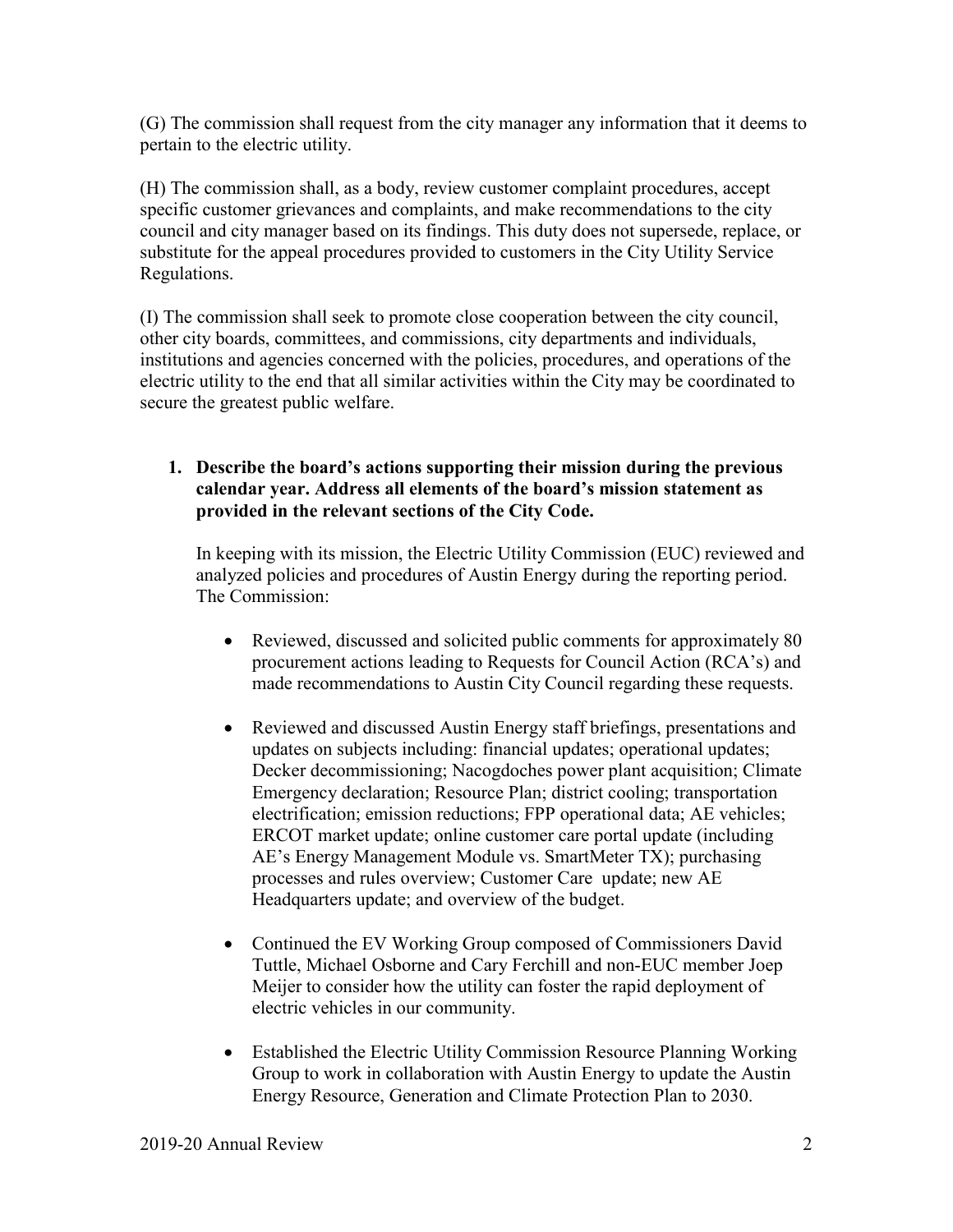- Established the Climate Emergency Working Group to work on the Climate Action Plan.
- Elected new officers in May 2020. The Commission elected Marty Hopkins as Chair and elected Dave Tuttle as Vice-Chair.

#### **2. Determine if the board's actions throughout the year comply with the mission statement.**

Throughout the July 1, 2019 to June 30, 2020 timeframe the actions of the Electric Utility Commission complied with the mission statement (bylaws) as outlined in the Ordinance.

### **3. List the board's goals and objectives for the new calendar year.**

- Encourage public discussion on the future policies and programs of Austin Energy
- Provide educational and practical learning opportunities for EUC members to become more familiar with the actual operations of the utility, including tours of Austin Energy Facilities by EUC members.
- Provide public oversight of Austin Energy's annual budget and efforts to reduce costs and provide clean, reliable power
- Provide public oversight over long-term planning regarding electric rates
- Review and provide public input and oversight over Austin Energy's compliance with the Austin Climate Protection Plan, including how actions and proposed actions of the utility impact climate change, sustainability goals and water usage.
- Provide continued oversight and guidance regarding the Generation, Resource and Climate Protection Plan.
- Provide review for replacement of power from aging baseload and peaking assets that is consistent with the Council adopted plan.
- Encourage utility transparency in providing data important to the public, including data broken down by Council District. Encourage fair and equitable treatment of all customers.
- Encourage adoption and implementation of measures prioritized by the EUC Customer Assistance Program Working Group.
- Encourage equitable distribution of energy efficiency benefits to low and low